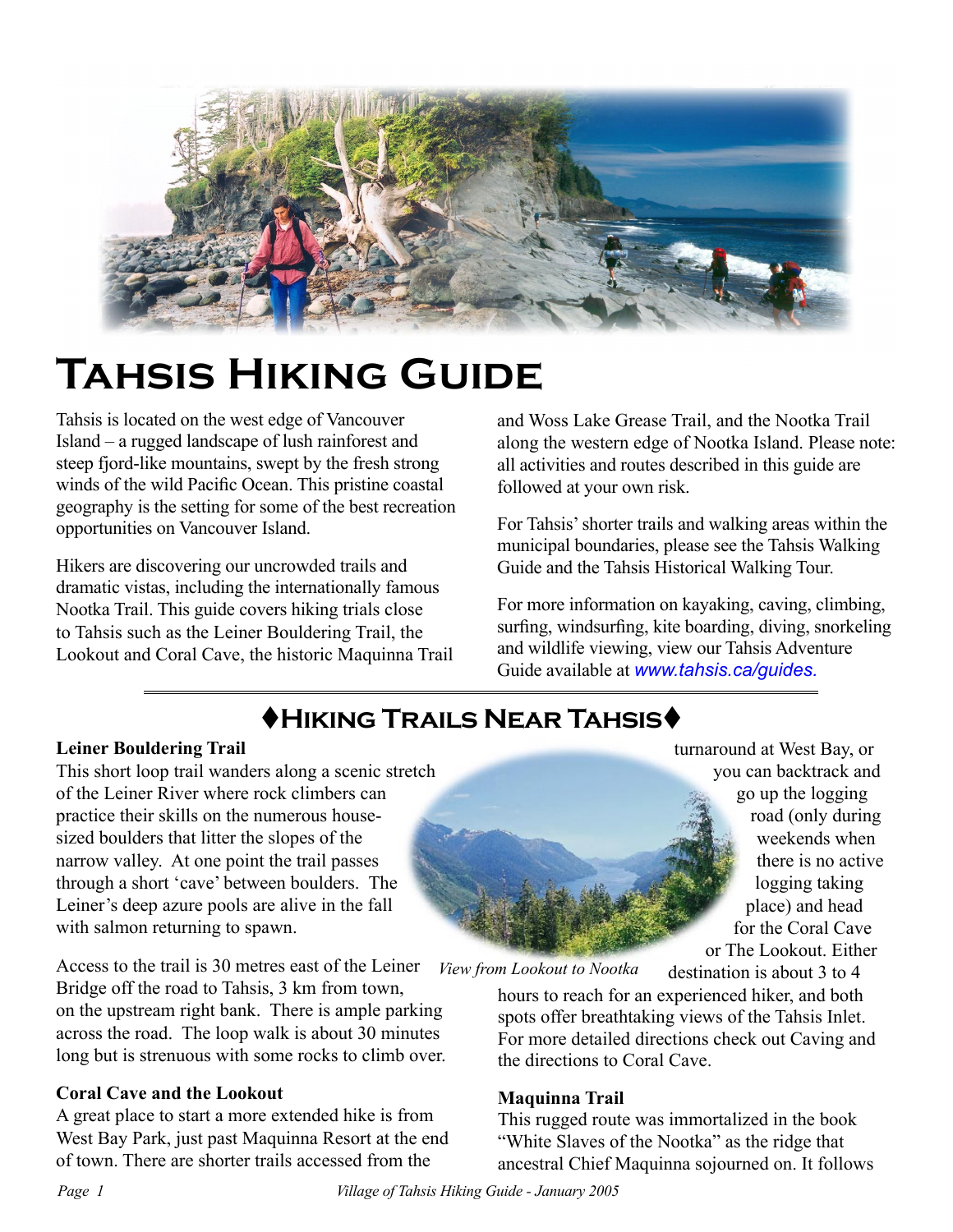the ridge that rises between the Leiner and Tahsis River valleys directly east of the village.

Bushwacking will be necessary as this is a seldom used trail. While the first part of the hike is moderately steep, one is rewarded by increasingly

spectacular views of Tahsis Inlet and the surrounding peaks. The lower section is forested with Douglas Fir with some Dogwood, rare on the west coast. Above 450 metres the ascent is more gradual and the route is mostly a semi-open sub alpine environment. Water is rare and should be carried. For



the most intrepid mountaineers, an 8 km (5 mile) hike along the gently undulating ridge brings you to two small lakes below Mount Leiner which are 1,456 metres (5,000 feet) high.

To find the trailhead, leave Tahsis (toward Gold River) but stop where the road leaves the inlet and heads inland, within sight of town. The trail entrance is flagged and heads up hill from here. It is considered a route as it is flagged only up to 800 metres elevation (2,600') but can be followed further in clear weather by staying on the obvious ridge line.

#### **Woss Lake Grease Trail**

This ancient trade route was used by First Nations and crosses Vancouver Island from its southern terminus in Tahsis. The route followed the Tahsis River to its headwaters and over a pass to Woss Lake, where the natives paddled the lake and then down the Nimpkish River to the ocean on the northeast side of Vancouver Island. Although not maintained as a marked route, this trail begins at the



*Nootka Trail - Maquinna Point*

Maquinna Street to the north end of town and over the bridges. The route follows the flat valley bottom, often following the Tahsis River or its dry (in summer) watercourse. Occasionally it follows old remnants of a logging road left from when the valley

> was logged in the 1940s. Much of this road has been obliterated by river erosion since then. Spectacular views of Rugged Mountain (1,875 metres, 6,151 feet) greet the visitor as they pass the base. Mountaineers may want to use this route as an access to the aptly named Rugged and its glacier, the

largest on Vancouver Island. The glacier is a steep hike of 1,000 metres (3,200 feet) elevation west of the highest point on the trail; there is no marked route up, refer to a topographical map. The Woss Lake trail ascends steeply only at the headwaters and reaches a high point of 550 metres (1,800 feet)

before descending to Woss Lake at 140 metres (500 feet). There are no roads from this end of the lake (still within Rugged Mountain Provincial Park) but the other end of the lake is road-accessible from Woss. Arrange for boat pickup from the Lake end of the Trail.

The total trail length from Tahsis Dump to Woss Lake is

*Nootka Trail - Beano Cliff* about 12 km (7.5 miles). Water is available along much of the route and there are some nice wilderness camping spots in the upper reaches of the Tahsis River. There are opportunities for trout fishing in the river pools here. The trail is moderate in difficulty.

#### **Nootka Trail**

Hugging the west coast of Nootka Island, the Nootka Trail provides an unsurpassed wilderness hiking experience featuring long beaches, secluded bays and spectacular headlands jutting into the Pacific Ocean. The trail is not in a park and is maintained by volunteer efforts but is a relatively easy hike which never rises more than 50 metres above sea level. It is not uncommon to see whales including Greys,